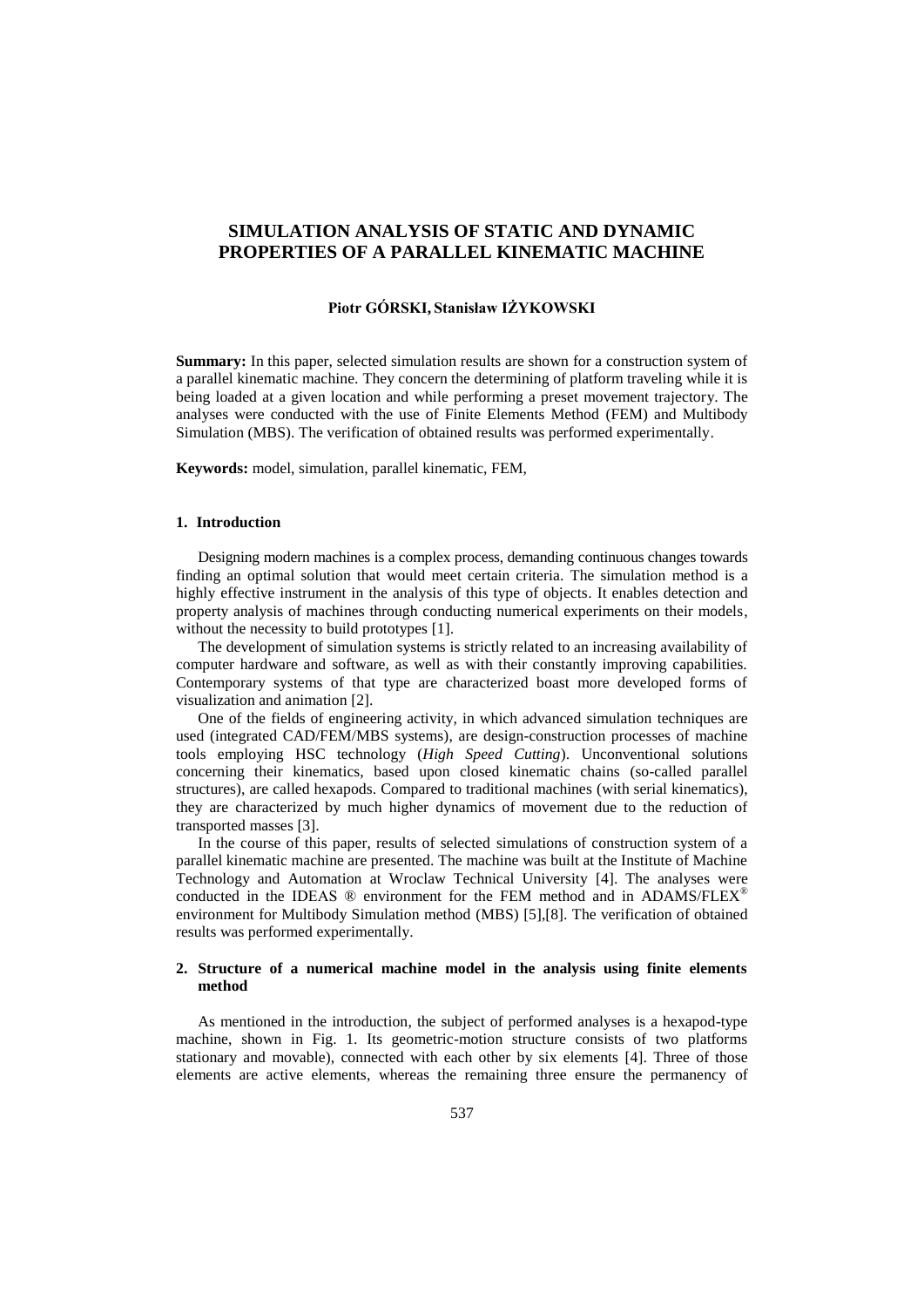orientation for the working (movable) platform in relation to the stationary platform (it always moves parallel to the plane of the base). It was achieved by the application of appropriate knuckle joints (flat and crossed). Three servodrive units with turning screws were used to move that platform. The drive is fed by Ecodrive 3 engines (by INDRAMAT) with SERCOS communication interface. Controlling their work is based on a PC computer using Soft-Control technology [4]. It is worth underlining that the designing and selection of that type of units occurs according to the criterion of movement precision [6]. In case of this machine, the statement refers the precision of movement along a hypothetical tool path, mounted on the mobile platform.



Fig. 1. View of the parallel structure unit constructed at ITMiA [4]

Fig. 2 shows a discrete model of the drive system of the analyzed machine for Finite Elements Methods [7]. Working platform was modeled with SOLID elements, whereas active and passive modules were modeled using beam elements. Kinematic couples existing in this system were modeled in such way that the number of degrees of freedom in the couples is the same as in kinematic couples of the real object. The active arm was modeled in such way that the system was simplified to two cooperating elements interconnected using SPRING elements with  $320$  [N/ $\mu$ m] rigidness. Performed analyses concerned the behavior of the system, particularly the working platform subject to the load of 650N.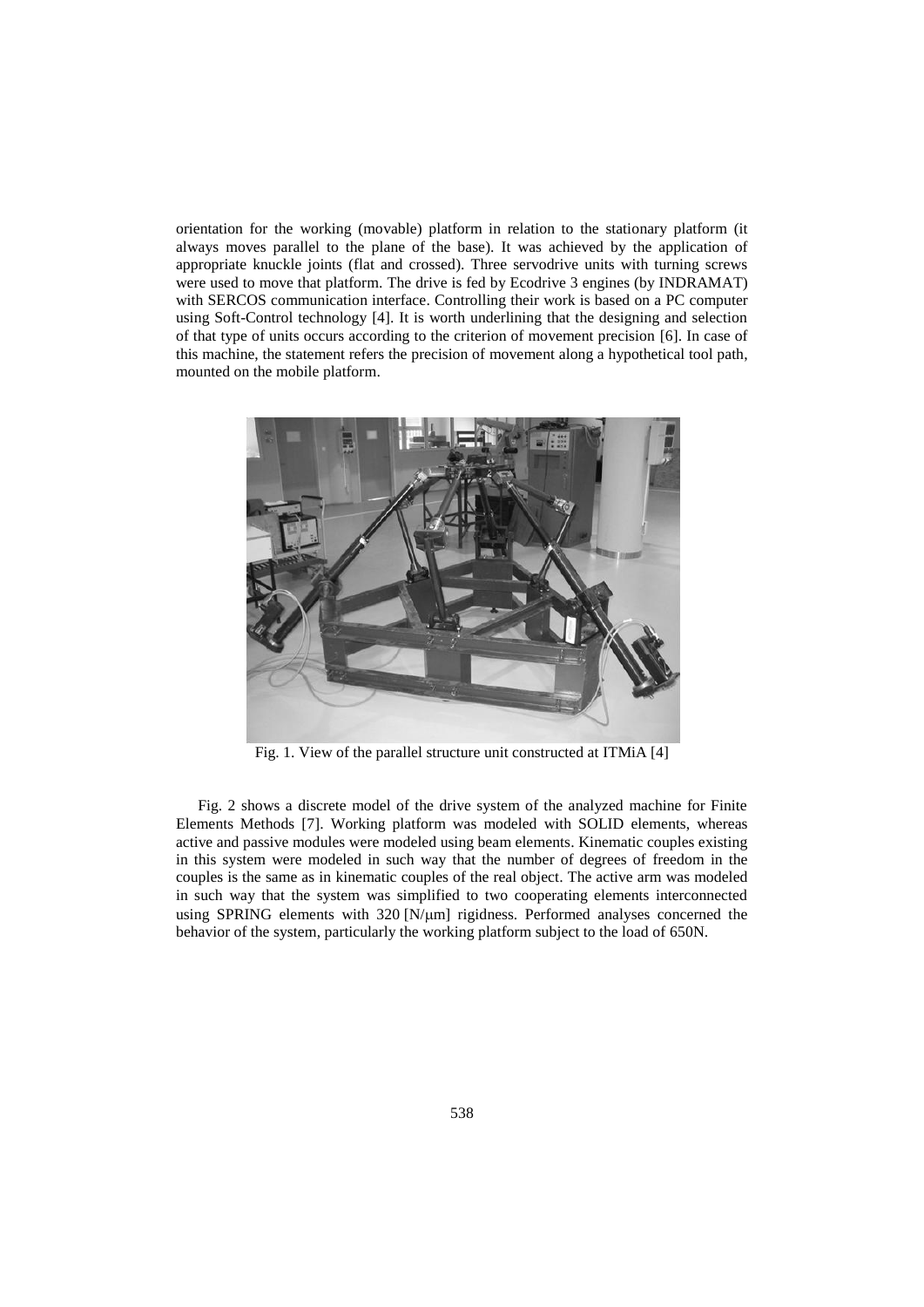

Fig. 2. Numerical machine model with marked active and passive arms, together with a working platform.

The load was applied to the working platform and it worked towards the passive arm in the plane that was parallel to the working platform (Fig. 3). The research was conducted in a specific positioning of the working platform of the machine. It was adjusted in such way that all arms formed a symmetrical system. Simultaneously, its location was set at the height of 210 mm above the location in which the upper parts of passive arms are in the same plane as the platform [7].



Fig. 3. Discrete model with the direction of force given

Fig. 4 presents dislocation contours within the axis of the force in the direction of the passive arm. Maximum dislocations occur in the upper platform whereas minimum ones in lower parts of passive elements. The dislocation of the working platform in the direction perpendicular to the base is visible in Fig. 5. The contours show a quite specific arrangement of mounting which has an influence on complex dislocation propagation. In the following simulation, shown in Fig. 6, the first frequency of the system was calculated and its form was drawn. A symmetrical setting of the working area in relation to active and passive arms had an influence on the character of own vibrations shown in Fig. 5 (system deformation with a visible turn of the working platform). The obtained value of frequency was 5.2Hz.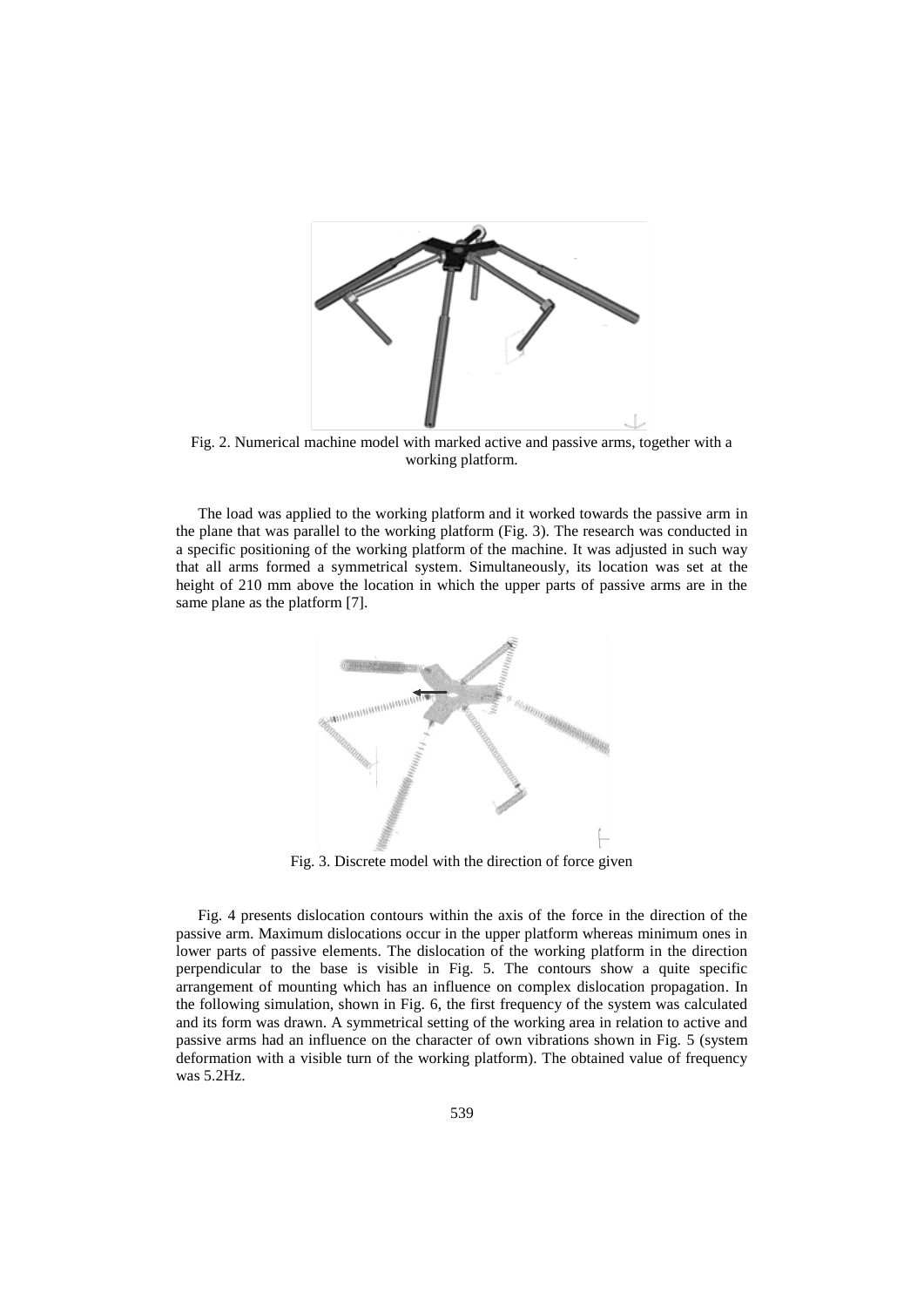

Fig. 4. Chart of dislocations [in mm] (in the force axis) of the machine obtained with the load of 650N



Fig. 5. Chart of dislocations [in mm] (perpendicular to the force axis) of the machine obtained with the load of 650N



Fig. 6. The first form of own vibrations of the machine (lateral view), frequency value 5,2Hz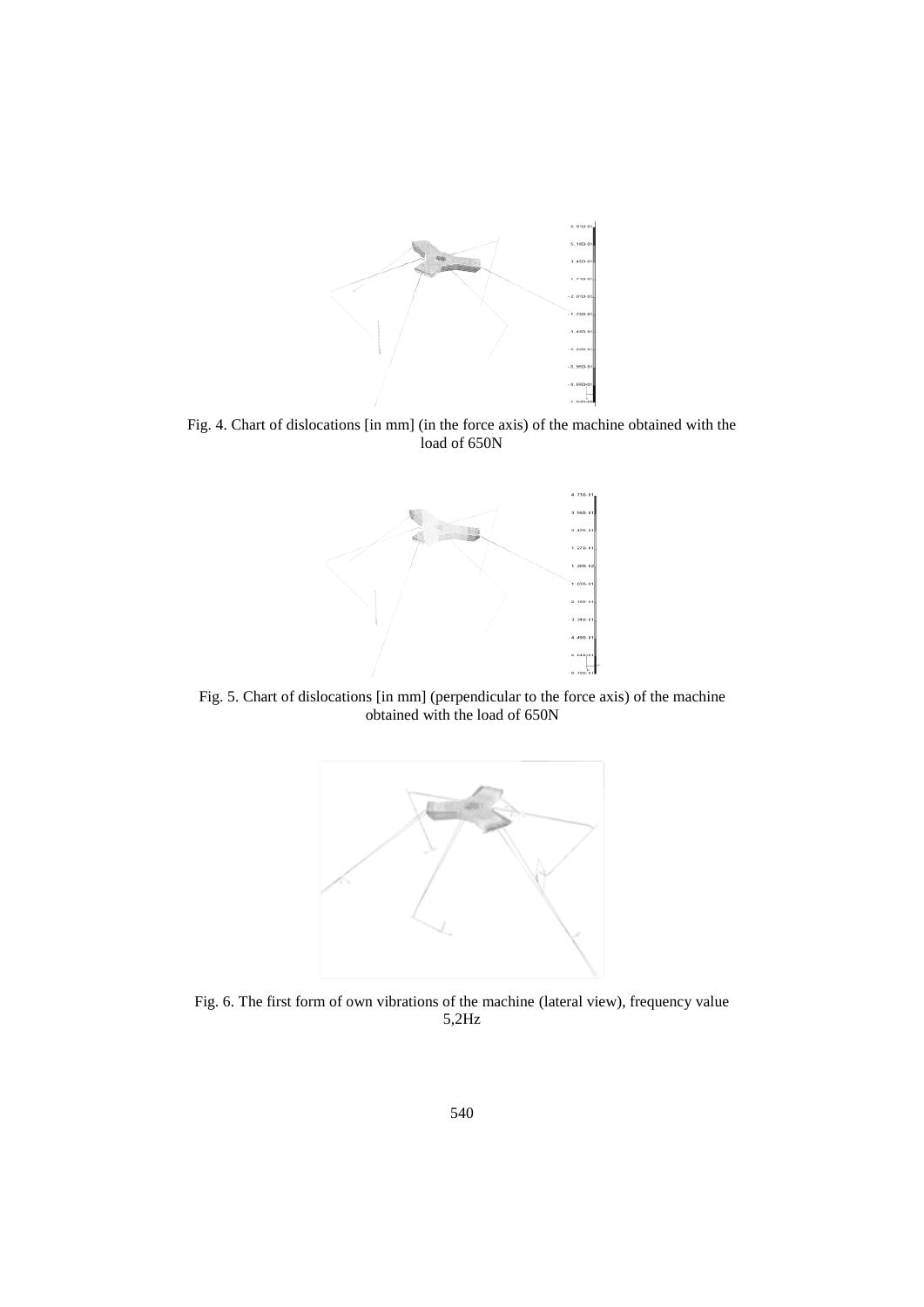#### **3. Experimental examination verifying calculations using finite elements method (FEM)**

The experimental examination consisted of two stages. In the first, the system was gradually loaded up to the maximum value of 650N, with a simultaneous measurement of working platform dislocation in two directions parallel and one perpendicular to the force. In Fig. 7, a point chart of working platform dislocations is presented (measured in the direction of the force) loaded with the force with value up to the maximum value of 650N. An analogous chart was created for measurement in the direction perpendicular to the force (Fig. 8). The character of both obtained graphs unambiguously indicates a linear behavior of the system while being subject to force. In the second part of the research, the own frequency of the system was specified. The measurement was performed using a vibration analyzer recording changes in the speed of the platform (using two sensors placed on the platform). The platform was subject to driven force of 100N. On the basis of the obtained chart (Fig. 9), the frequency of own vibrations equal to 6.25HZ [7] was calculated.



Fig. 7. Working platform dislocation chart for a system load towards the passive arm (measured in the direction of the force)



Fig. 8. Working platform dislocation chart for a system load towards the passive arm (measured perpendicularly to the force)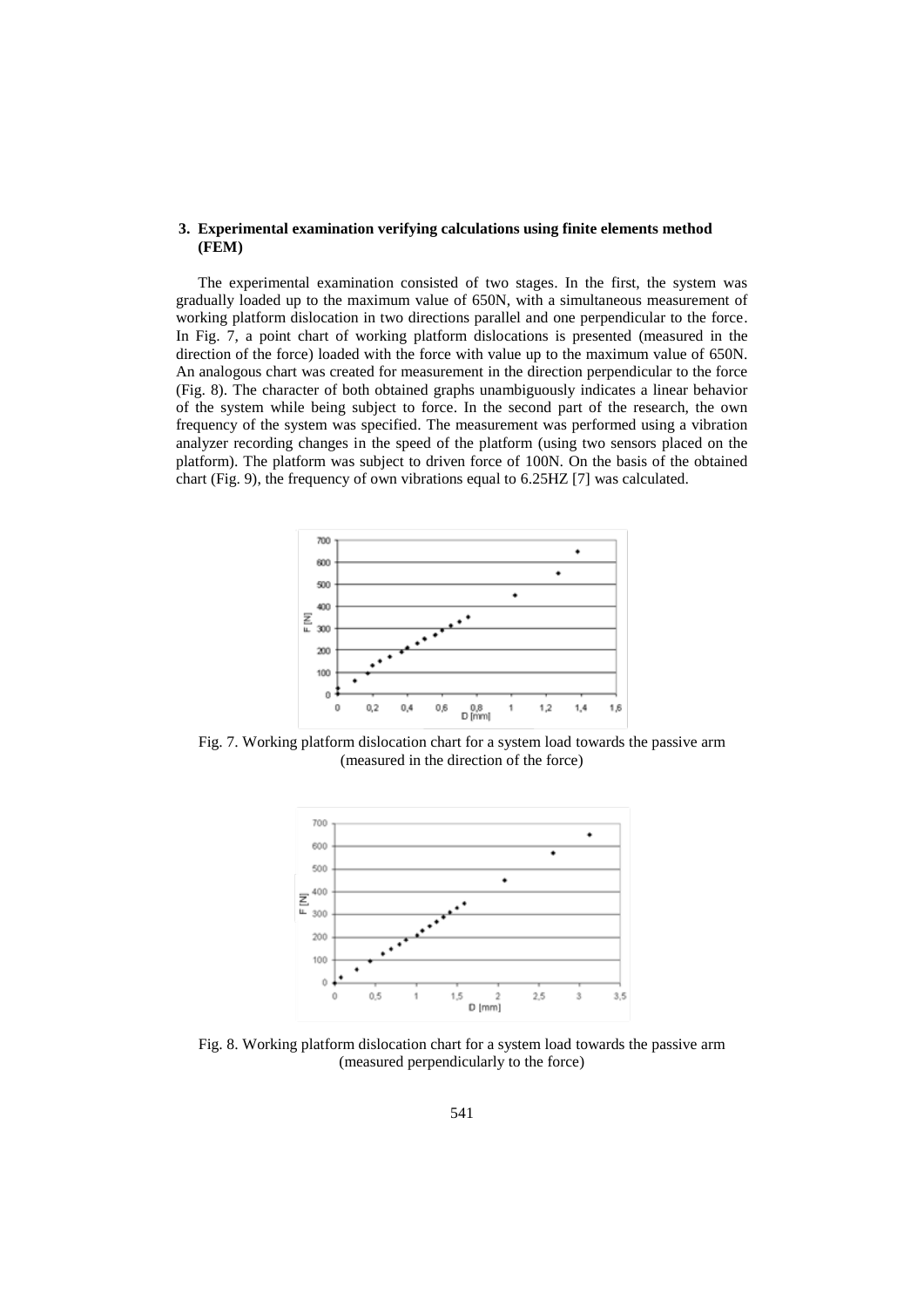

Fig. 9. Changes in platform speed in response to the driven force of 100N recorded by sensors A and B placed on the working platform

## **4. Construction of a numerical model for multibody simulation (mbs)**

On the basis of construction documentation of the machine, another numerical model of the machine was built, this time for Multibody Simulation. The model, shown in Fig. 10, was used for conducting simulation analyses using MBS method in ADAMS® environment. They aimed at examining the behavior of the system while performing a working movement, and its stability in particular [7].



Fig. 10. A computational MBS model of a machine drive system with marked flexible parts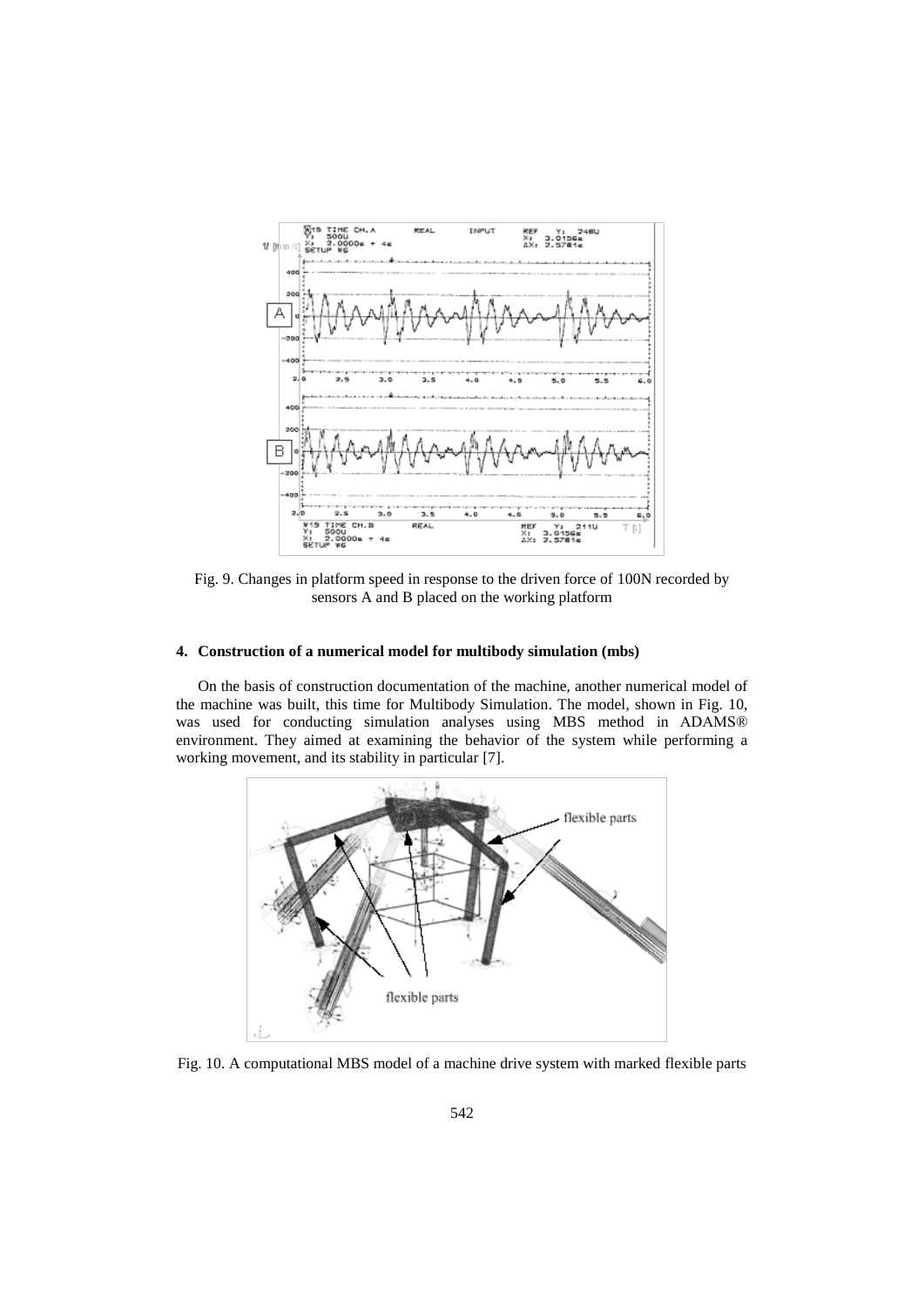An MBS computational model used for kinematic analyses of the examined structure contains both rigid and flexible parts (Fig. 10). The application of the first ones is compliant with the premises of the classic MBS method [5]. They were used to model active components (arms) in the system. The other type of elements served to model passive elements (arms) and the working platform. Those elements (in the form of fournode SOLID-type spatial elements) were generated using FLEX module from ADAMS system. Kinematic couples existing in the analyzed system were modeled in such way that they would parallel the couples in a real system.



Fig. 11. Preset movement trajectory of a hypothetical tool  $($ <sub>n</sub>TCP<sup>"</sup> point)

Fig. 11 presents an assumed movement trajectory, along which the "TCP" (ang. *Tool Center Point*) moved. It was the center of the coordinate system, related to the hypothetical tool. The trajectory includes its movement from point 1 through points 2,3,4,5,2,6,7,8,9,6,4 and its return to point 1. It is limited by a rectangular prism with the following dimensions: 400x400x200 mm, which corresponds to the assumed size of the working area. It was preset at the stage of preparing preliminary construction premises for the examined machine [4].

In order to perform the assumed working platform movement (trajectory from Fig. 11), specific component values of feed movement for withdrawable kinematic couples (active arms) of the model. Their courses are shown in Fig. 12. It was implied that the speed of the movement will have the value of 0.02 m/s [7].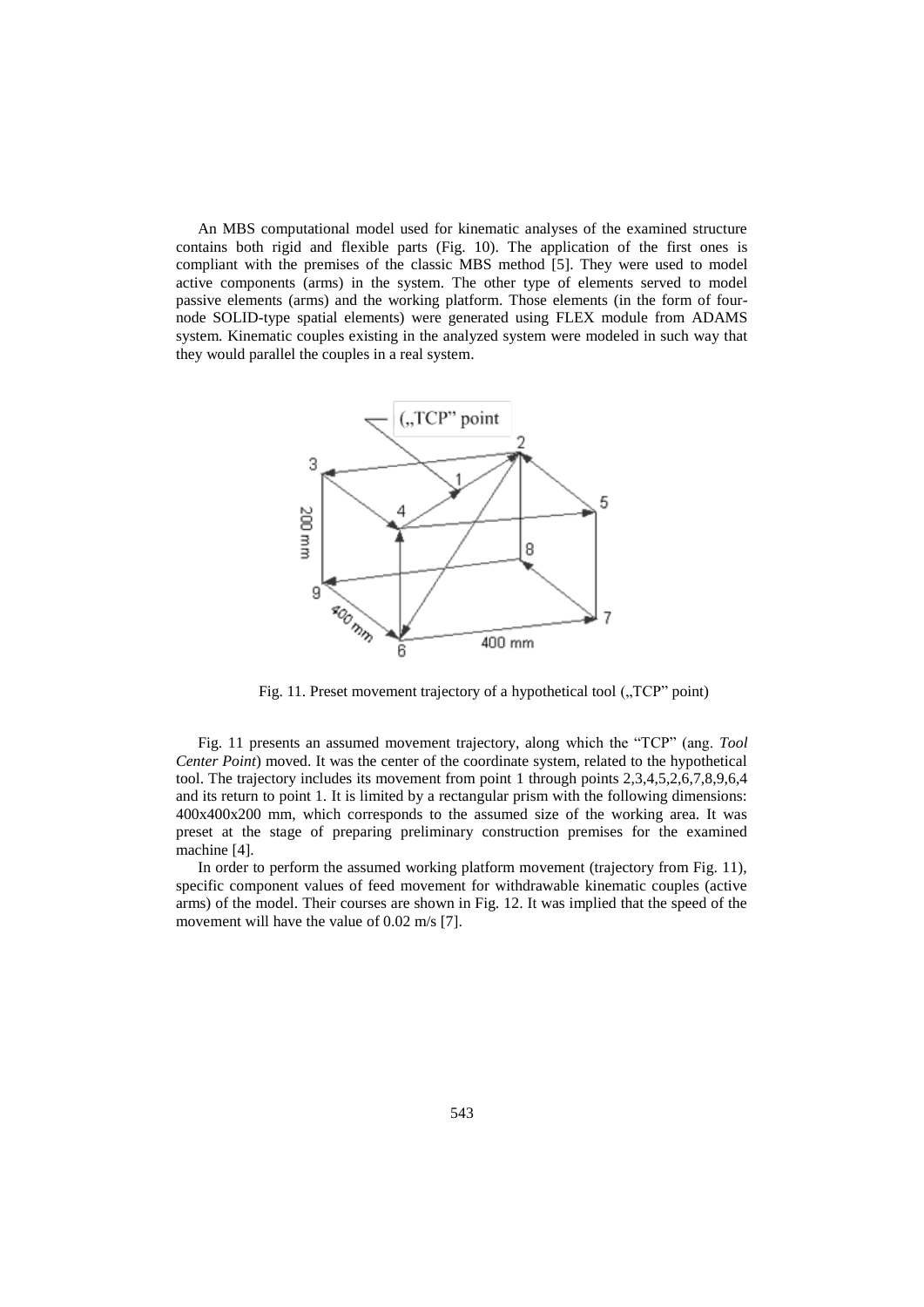

Fig. 12. Courses of feed movement components for with drawable kinematic couples

## **5. Selected results of the mbs analysis and experimental examinations**

Analyses conducted in ADAMS/FLEX environment for Multibody Simulation (MBS) proved that while traveling through corners of the working area, there is a loss of stability.. Charts presented in Fig. 13 show how significant changes in forces (for one of the joints of the passive arm) and speed (for the platform) appear in the system. It concerns point 6 of the preset trajectory in particular (after approximately 11 seconds of movement). It is worth noticing, that simulation with the use of the classic MBS model (without flexible elements), do not indicate the existence of such phenomenon (curve Saved1 in Fig. 13a concerns the course of signal for the model with rigid elements) [7].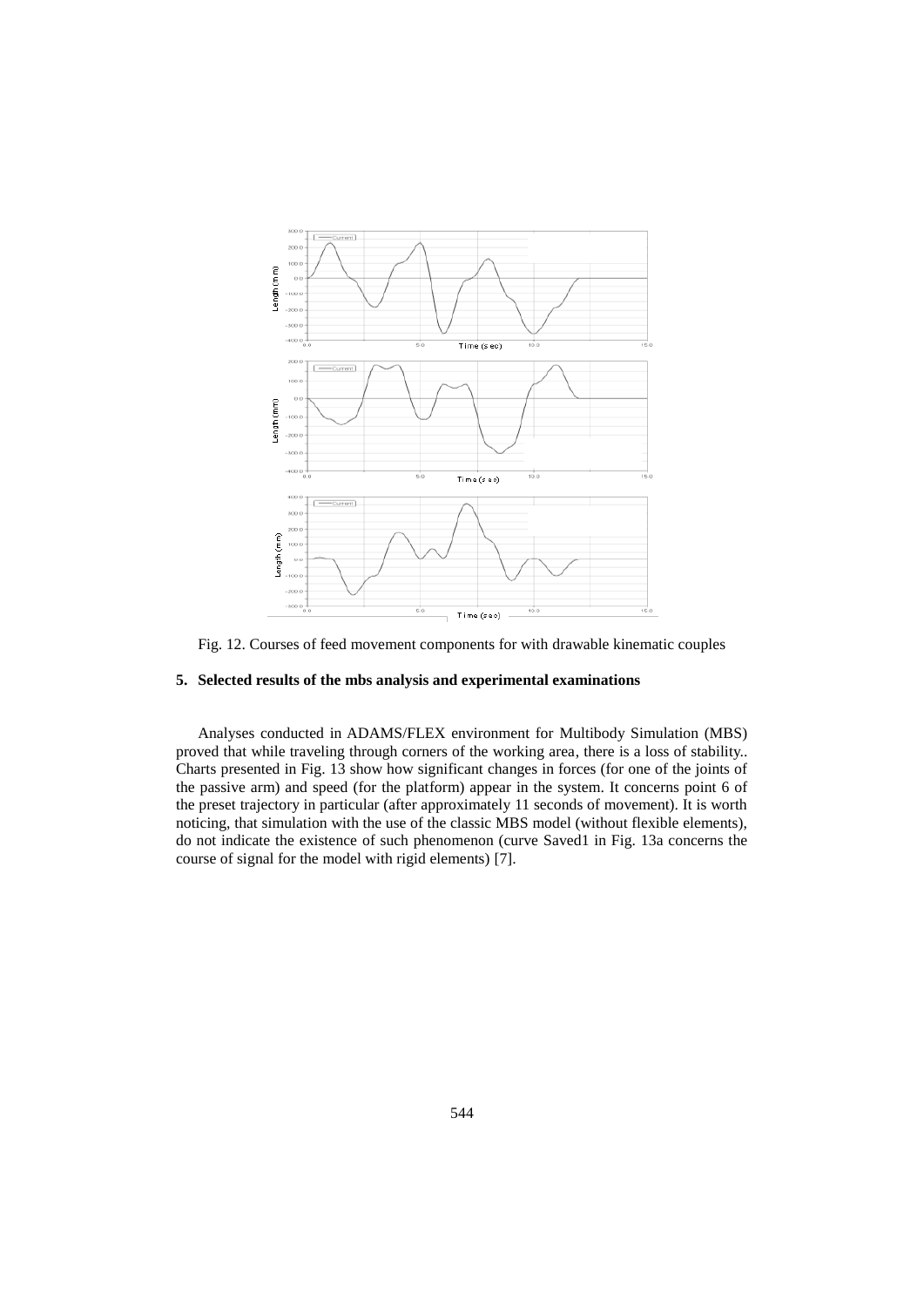

Fig. 13. Courses of changes in forces and speeds in the system (in the direction of the Zaxis) during working platform movement along a given trajectory with the speed of 0,02m/s

The emergence of problems with the realization of the preset movement trajectory was also confirmed by experimental examination. It consisted in recording changes in working platform speed in the direction of the Z-axis (perpendicular to the base of the machine). Two inductive acceleration sensors placed on the platform were used to record the changes (Fig. 14a).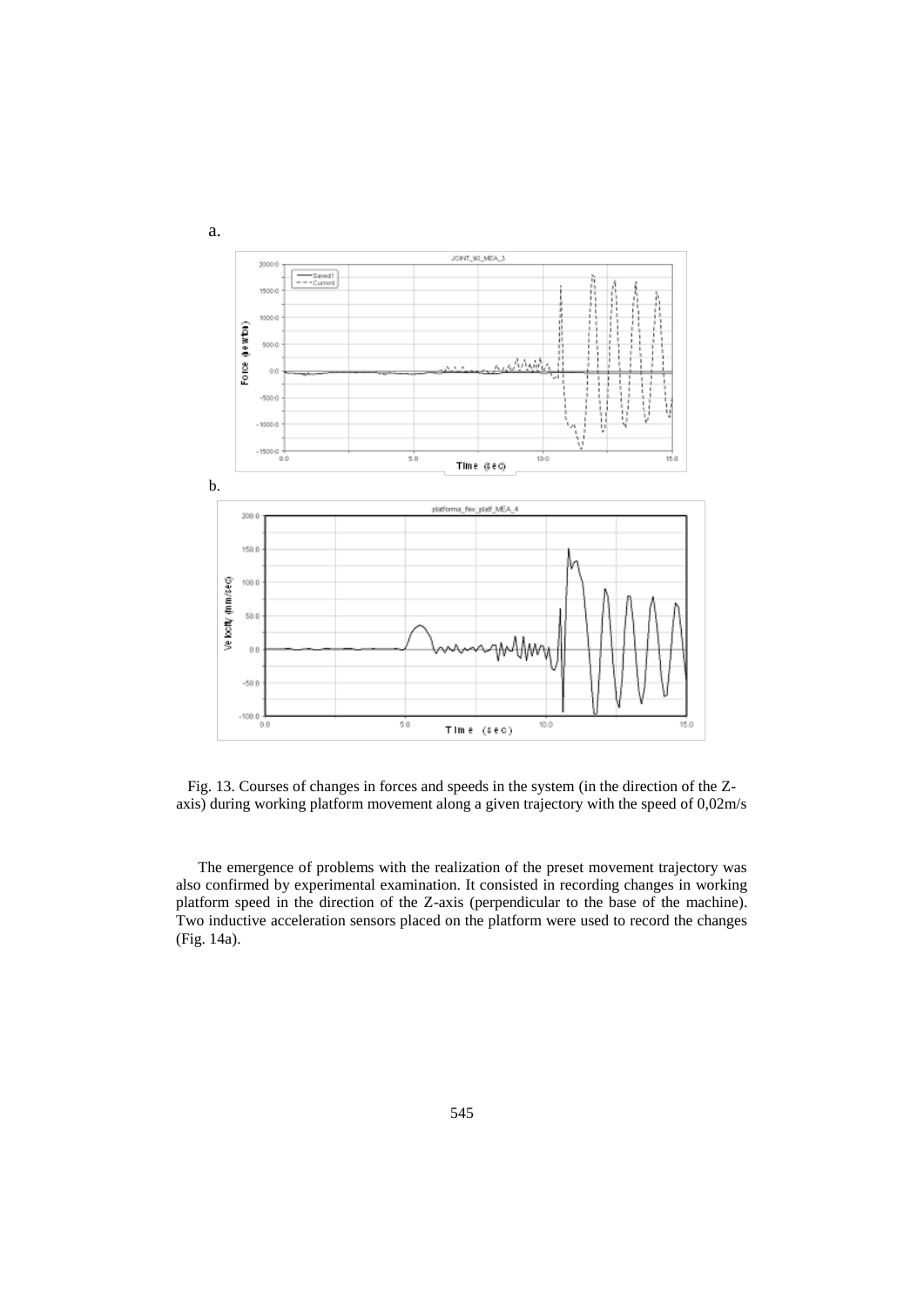

b.

a.



Fig. 14. Location pattern of measuring sensors on the working platform and recorded changes in platform speed for traveling at the speed of 0,02 m/s

Fig. 14b shows registered changes in working platform movement, obtained during a hypothetical tool movement along a given trajectory at the speed of 0,02m/s. As can be seen, also in the area of point 6, there occurs a large distortion of that movement. It was necessary to stop the examined movement.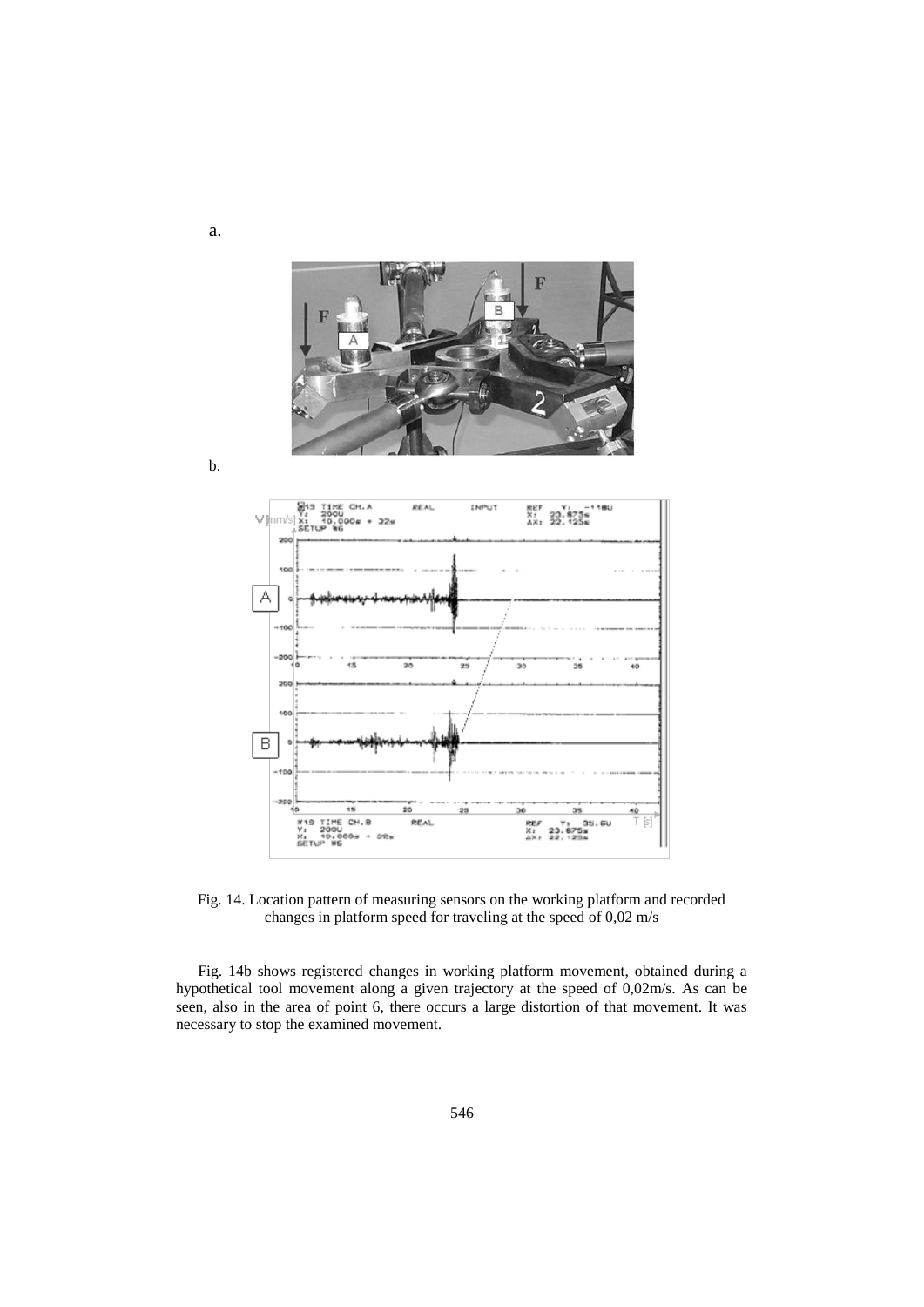

Fig. 15. Computational model of the machine drive system with flexible parts (elements of passive arms with increased rigidness)



Fig. 16. Changes in speed (in the direction of the Z-axis), set for working platform during movement along a given trajectory at the speed of 0,02m/s (with changed values of rigidness of passive elements)

Based upon the results of conducted analyses, changes in machine construction were proposed, the rigidness of upper elements of passive arms was increased (Fig. 15) [7]. Their aim was to eliminate unfavorable phenomena appearing during the performance of movement along a given trajectory. Calculations done using FEM method, as well as MBS, proved that passive arms have a large significance for the rigidness of the system and passive arms affect its stability. The influence of introduced changes in the construction of passive arms, regarding their rigidness, is illustrated in Fig. 16.